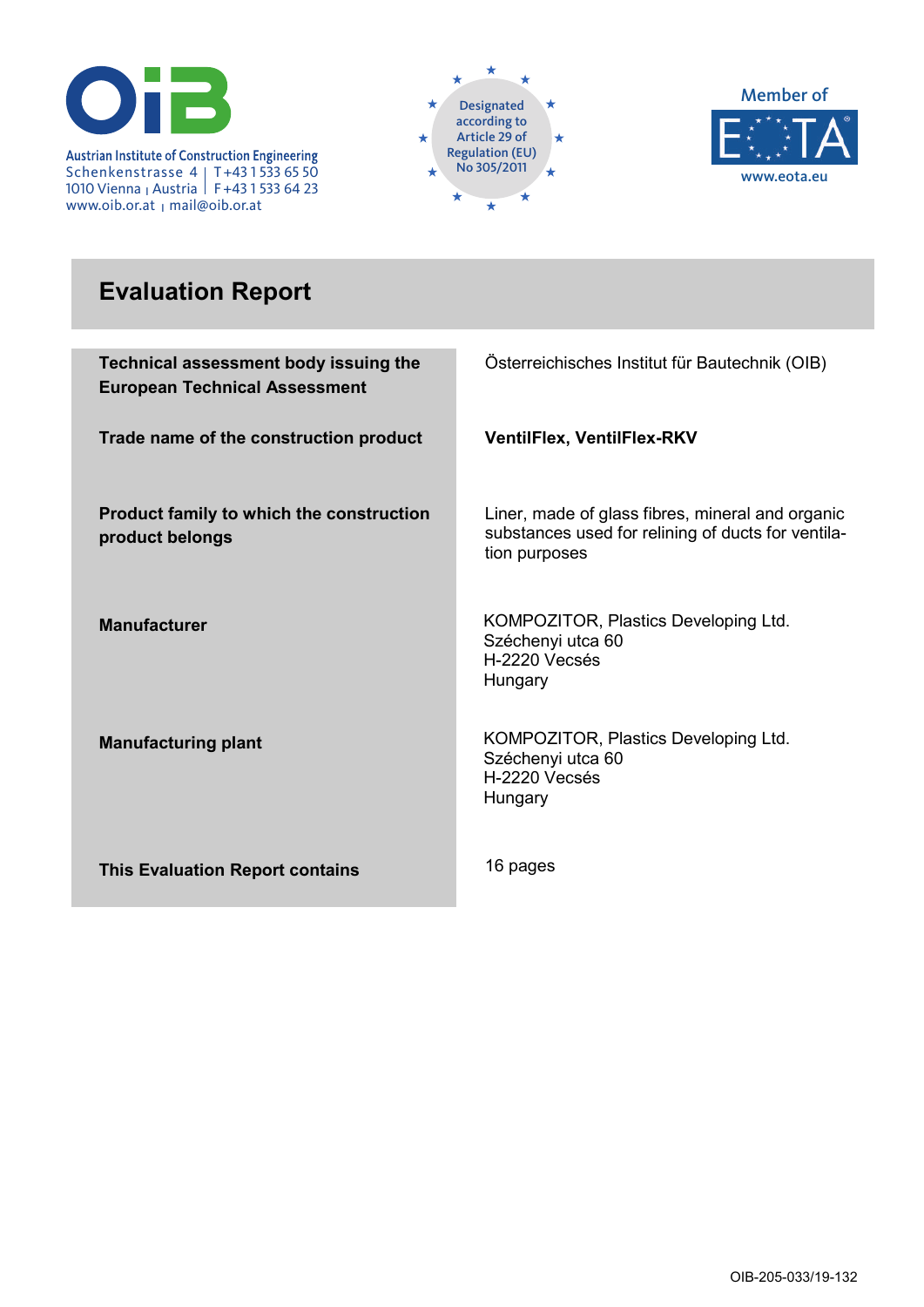# **Table of content**

| $\blacktriangleleft$ | <b>Technical description of the product</b>                                                                                       | 3  |
|----------------------|-----------------------------------------------------------------------------------------------------------------------------------|----|
| $\mathbf{2}$         | Specification of the intended use(s) in accordance with the applicable EAD<br>Working life/Durability of the construction product | 3  |
| 3                    | Performance of the product and references to the methods used for its assessment 3                                                |    |
| 3.1                  | Performance of the product                                                                                                        | 3  |
| 3.2                  | <b>Overall conclusion</b>                                                                                                         | 14 |
| 4                    | Assessment and verification of constancy of performance (hereinafter AVCP)<br>system applied, with reference to its legal base    | 14 |
| 5                    | <b>Reference documents</b>                                                                                                        | 15 |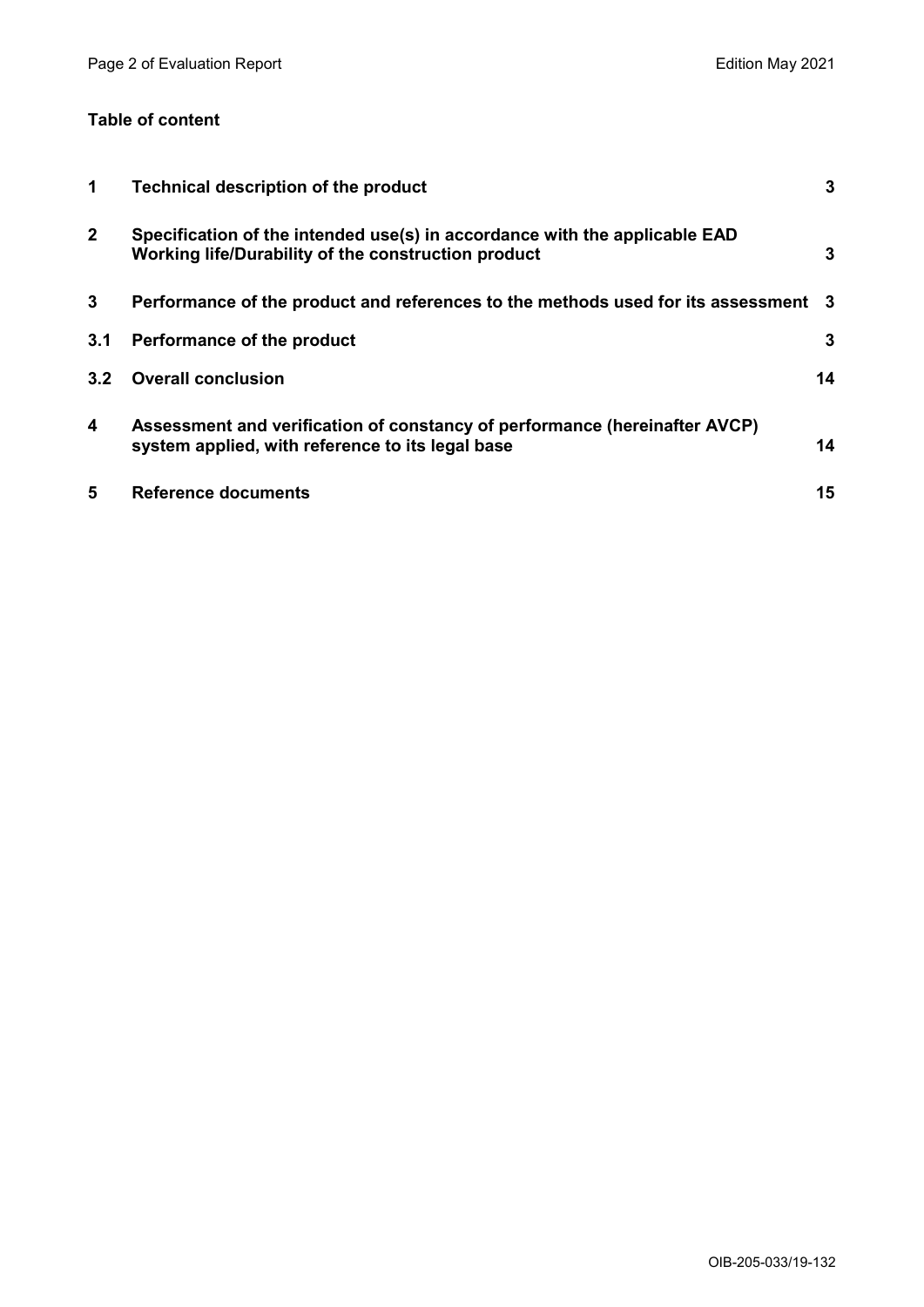# **1 Technical description of the product**

See EAD [1] and ETA, Clause 1.

Assessment of reduction of inner diameter of the liner in case of inclination up to 45° of **VentilFlex** and **VentilFlex-RKV** according to EAD [1], Clause 2.2.7, in order to evaluate the value of up to 15% in Clause 1.1 in the EAD [1] is given in test report [2a].

# **2 Specification of the intended use(s) in accordance with the applicable EAD**

See EAD [1], Clause 1, Clause 1.2.1, and ETA, Clause 2.

# **Working life/Durability of the construction product**

See EAD [1], Clause 1.2.2, and ETA, Clause 2.

As the manufacturer is confirming equivalence of the composition of both products [2b], for **VentilFlex** the assessment given for FuranFlex in ETA-12/0346, considering an even more onerous situation with regard to the intended use, applies. The equivalence of the materials is ensured by relevant data and checks in the control plans for both products.

For **VentilFlex-RKV** the difference to **VentilFlex** is detailed in Clause 1 in the ETA. Comparative assessment of abrasion of both products has been carried out [2d, 2e]. It shows similar amount of abrasion which is interpreted as equivalence in terms of working life [2f], taking into consideration appropriate conditions for cleaning as define in [2g].

# **3 Performance of the product and references to the methods used for its assessment**

#### $3.1$ **Performance of the product**

3.1.1 Reaction to fire

Requirement See EAD [1], Table 1 and Clause 2.2.1.

Assessment

Assessment of the liner **VentilFlex, Ventilflex-RKV** is done according to test reports [3, 4]. **VentilFlex** is classified as B-s2, d0 according to Commission Delegated Regulation (EU) No 2016/364 according to classification report [5].

**VentilFlex-RKV** is classified as A2-s1, d0 according to Commission Delegated Regulation (EU) No 2016/364 according to classification report [5]

# 3.1.2 Tightness

Requirement See EAD [1], Table and Clause 2.2.2.

#### Assessment

For the circular cross-section of the liner **VentilFlex, VentilFlex-RKV**, the assessment of the tightness was tested on representative units according to EN 12237, Clause 7, referred in the test reports [6; 7]. Whereas, the test pressure (positive/negative) has been selected according to Table 2 of EN 12237. For the calculation of the surface area of the duct EN 14239 applies.

For the rectangular cross-section of the liner **VentilFlex, VentilFlex-RKV,** the assessment of the tightness was tested on representative units according to EN 1507, Clause 5, referred in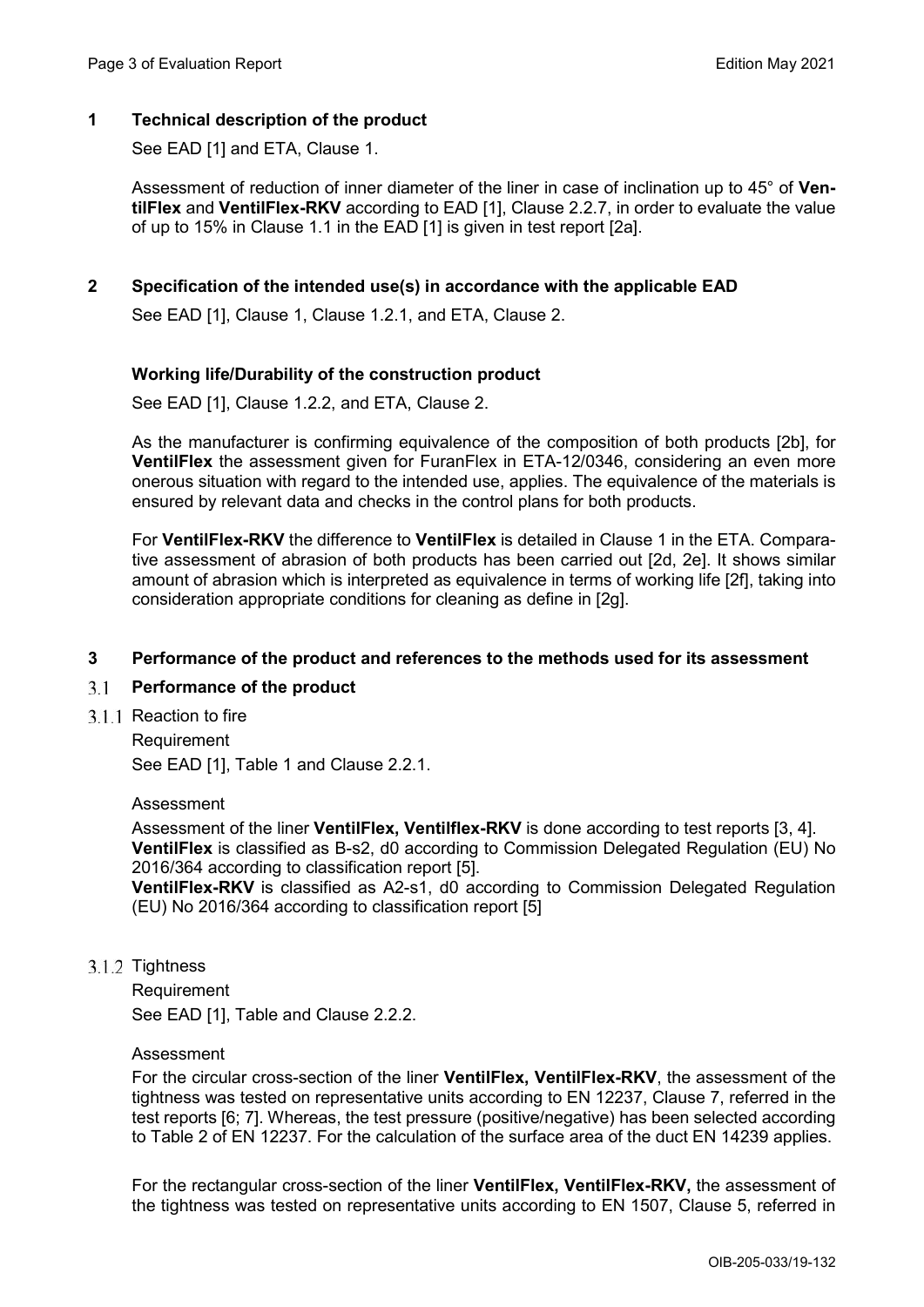the test reports [6; 7]. Whereas, the test pressure (positive/negative) has been selected according to Table 1 of EN 1507. For the calculation of the surface area of the duct EN 14239 applies.

The measurement results are listed in Table 3a to Table 3h in this Evaluation Report and in the test reports [6; 7].

|  | Table 3a: Measurement results for circular cross-section of the liner <b>VentilFlex</b> in positive |  |  |  |  |  |
|--|-----------------------------------------------------------------------------------------------------|--|--|--|--|--|
|  | pressure mode [6]                                                                                   |  |  |  |  |  |
|  |                                                                                                     |  |  |  |  |  |

|                | $p_{test}^+$ | $V_{test}$   | $V_{corr}$    | f <sub>test</sub> | $f_{corr}$ | $f_{max,D}$       | $f_{max,C}$ | $f_{max,B}$ | $f_{max,A}$       |
|----------------|--------------|--------------|---------------|-------------------|------------|-------------------|-------------|-------------|-------------------|
| No.            | Pa           | $dm^3$       | $dm^3$        | $dm^3$            | $dm^3$     | $dm^3$            | $dm^3$      | $dm^3$      | $dm^3$            |
|                |              | $\mathbf{S}$ | $\mathcal{S}$ | $\overline{m^2s}$ | $m^2s$     | $\overline{m^2s}$ | $m^2s$      | $m^2s$      | $\overline{m^2s}$ |
| 1              | 100          | 0.122        | 0.118         | 0.010             | 0.010      | 0.020             | 0.060       | 0.180       | 0.539             |
| $\overline{2}$ | 200          | 0.212        | 0.206         | 0.017             | 0.017      | 0.031             | 0.094       | 0.282       | 0.845             |
| 3              | 300          | 0.299        | 0.290         | 0.024             | 0.023      | 0.041             | 0.122       | 0.367       | 1.100             |
| 4              | 400          | 0.387        | 0.376         | 0.031             | 0.030      | 0.049             | 0.147       | 0.442       | 1.326             |
| 5              | 500          | 0.465        | 0.451         | 0.038             | 0.036      | 0.057             | 0.170       | 0.511       | 1.534             |
| 6              | 750          | 0.637        | 0.618         | 0.051             | 0.050      | 0.074             | 0.222       | 0.665       | 1.996             |
| 7              | 1000         | 0.814        | 0.790         | 0.066             | 0.064      | 0.089             | 0.267       | 0.802       | 2.406             |
| 8              | 1250         | 0.977        | 0.948         | 0.079             | 0.076      | 0.103             | 0.309       | 0.927       | 2.782             |
| 9              | 1500         | 1.157        | 1.123         | 0.093             | 0.091      | 0.116             | 0.348       | 1.044       | 3.132             |
| 10             | 1750         | 1.305        | 1.266         | 0.105             | 0.102      | 0.128             | 0.385       | 1.154       | 3.462             |
| 11             | 2000         | 1.451        | 1.408         | 0.117             | 0.114      | 0.140             | 0.420       | 1.259       | 3.776             |
| 12             | 2250         | 1.613        | 1.565         | 0.130             | 0.126      | 0.151             | 0.453       | 1.359       | 4.076             |



Figure 3a: Measurement results for circular liner **VentilFlex** in positive pressure (+) mode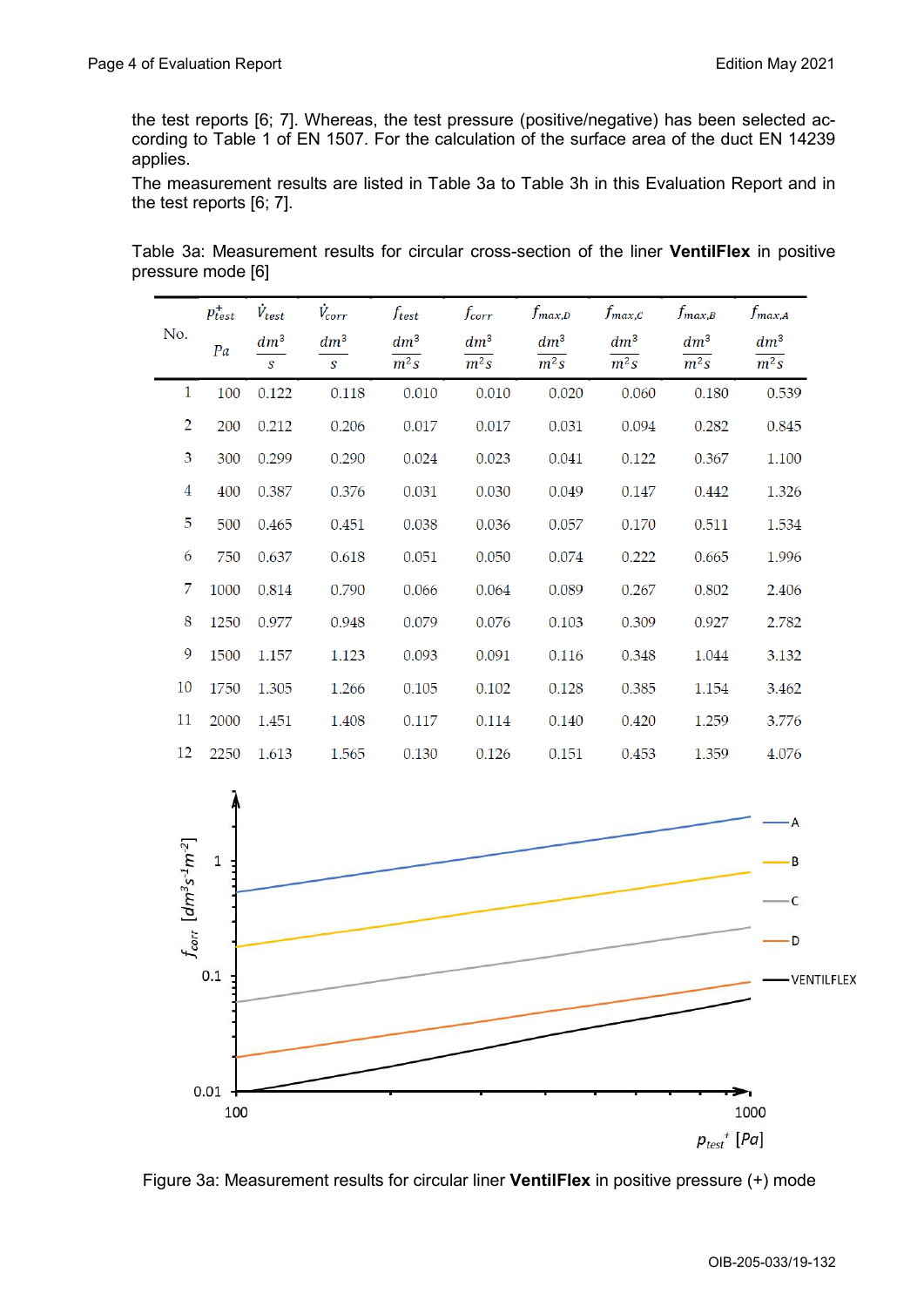The Diagram shows the leakage rates corrected for ambient temperature and pressure ( $f_{real}$ ), and the compared leakage factors  $(f_{max,A=D})$  for the airtightness classes fixed in EN 12237 as a function of the tested pressures  $(p_{test}+)$  [6].

|                | $\bar{p_{test}}$ | $\dot{V}_{test}$            | $\dot{V}_{corr}$ | ftest             | fcorr             | $f_{max,D}$       | $f_{max,C}$       | $f_{max,B}$ | $f_{max,A}$       |
|----------------|------------------|-----------------------------|------------------|-------------------|-------------------|-------------------|-------------------|-------------|-------------------|
| No.            | Pa               | $dm^3$                      | $dm^3$           | $dm^3$            | $dm^3$            | $dm^3$            | $dm^3$            | $dm^3$      | $dm^3$            |
|                |                  | $\mathcal{S}_{\mathcal{S}}$ | $\mathcal{S}$    | $\overline{m^2s}$ | $\overline{m^2s}$ | $\overline{m^2s}$ | $\overline{m^2s}$ | $m^2s$      | $\overline{m^2s}$ |
| 1              | 100              | 0.125                       | 0.121            | 0.010             | 0.010             | 0.020             | 0.060             | 0.180       | 100               |
| $\overline{2}$ | 200              | 0.216                       | 0.210            | 0.017             | 0.017             | 0.031             | 0.094             | 0.282       | 200               |
| 3              | 300              | 0.287                       | 0.279            | 0.023             | 0.022             | 0.041             | 0.122             | 0.367       | 300               |
| $\overline{4}$ | 400              | 0.362                       | 0.351            | 0.029             | 0.028             | 0.049             | 0.147             | 0.442       | 400               |
| 5              | 500              | 0.459                       | 0.445            | 0.037             | 0.036             | 0.057             | 0.170             | 0.511       | 500               |
| 6              | 650              | 0.565                       | 0.548            | 0.046             | 0.044             | 0.067             | 0.202             | 0.606       | 650               |
| $\overline{7}$ | 750              | 0.622                       | 0.604            | 0.050             | 0.049             | 0.074             | 0.222             | 0.665       | 750               |
| 8              | 1000             | 0.781                       | 0.758            | 0.063             | 0.061             | 0.089             | 0.267             | 0.802       | 1000              |

Table 3b: Measurement results for circular cross-section of the liner **VentilFlex** in negative pressure mode [6]



Figure 3b: Measurement results for circular liner **VentilFlex** in negative pressure (-) mode The Diagram shows the leakage rates corrected for ambient temperature and pressure  $(f_{real})$ , and the compared leakage factors ( $f_{max,A+b}$ ) for the airtightness classes fixed in EN 12237 as a function of the tested pressures  $(p_{test}+)$  [6].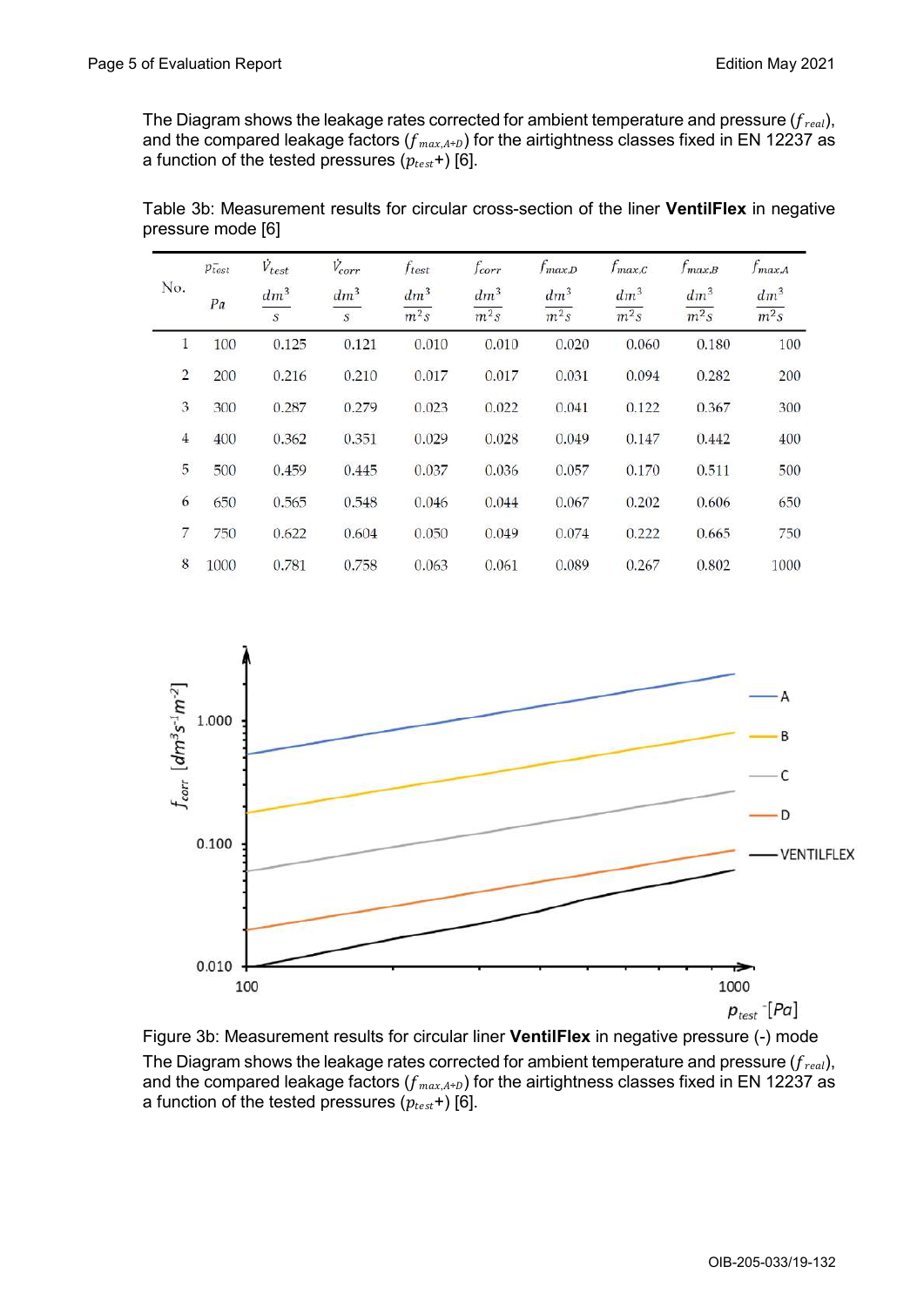|                | $p_{test}^+$ | $\dot{V}_{test}$ | $\dot{V}_{corr}$ | $f_{\mathit{test}}$ | fcorr             | $f_{max,D}$       | $f_{max,C}$       | $f_{max,B}$       | $f_{max,A}$       |
|----------------|--------------|------------------|------------------|---------------------|-------------------|-------------------|-------------------|-------------------|-------------------|
| No.            | Pa           | $dm^3$           | $dm^3$           | $dm^3$              | $dm^3$            | $dm^3$            | $dm^3$            | $dm^3$            | $dm^3$            |
|                |              | $\mathcal{S}$    | $\mathcal{S}$    | $\overline{m^2s}$   | $\overline{m^2s}$ | $\overline{m^2s}$ | $\overline{m^2s}$ | $\overline{m^2s}$ | $\overline{m^2s}$ |
| $\mathbf{1}$   | 100          | 0.111            | 0.108            | 0.009               | 0.009             | 0.020             | 0.060             | 0.180             | 0.539             |
| $\overline{2}$ | 200          | 0.208            | 0.202            | 0.018               | 0.017             | 0.031             | 0.094             | 0.282             | 0.845             |
| 3              | 300          | 0.299            | 0.290            | 0.025               | 0.025             | 0.041             | 0.122             | 0.367             | 1.100             |
| $\overline{4}$ | 400          | 0.379            | 0.367            | 0.032               | 0.031             | 0.049             | 0.147             | 0.442             | 1.326             |
| 5              | 500          | 0.456            | 0.442            | 0.039               | 0.037             | 0.057             | 0.170             | 0.511             | 1.534             |
| 6              | 750          | 0.619            | 0.600            | 0.052               | 0.051             | 0.074             | 0.222             | 0.665             | 1.996             |
| 7              | 1000         | 0.780            | 0.756            | 0.066               | 0.064             | 0.089             | 0.267             | 0.802             | 2.406             |
| 8              | 1250         | 0.909            | 0.881            | 0.077               | 0.075             | 0.103             | 0.309             | 0.927             | 2.782             |
| 9              | 1500         | 1.043            | 1.010            | 0.088               | 0.086             | 0.116             | 0.348             | 1.044             | 3.132             |
| 10             | 1750         | 1.162            | 1.126            | 0.098               | 0.095             | 0.128             | 0.385             | 1.154             | 3.462             |
| 11             | 2000         | 1.310            | 1.269            | 0.111               | 0.108             | 0.140             | 0.420             | 1.259             | 3.776             |
| 12             | 2250         | 1.427            | 1.382            | 0.121               | 0.117             | 0.151             | 0.453             | 1.359             | 4.076             |

Table 3c: Measurement results for rectangular cross-section of the liner **VentilFlex** in positive pressure mode [6]



Figure 3c: Measurement results for rectangular liner **VentilFlex** in positive pressure (+) mode The Diagram shows the leakage rates corrected for ambient temperature and pressure  $(f_{real})$ , and the compared leakage factors ( $f_{max,A+D}$ ) for the airtightness classes fixed in EN 1507 as a function of the tested pressures  $(p_{test}+)$  [6].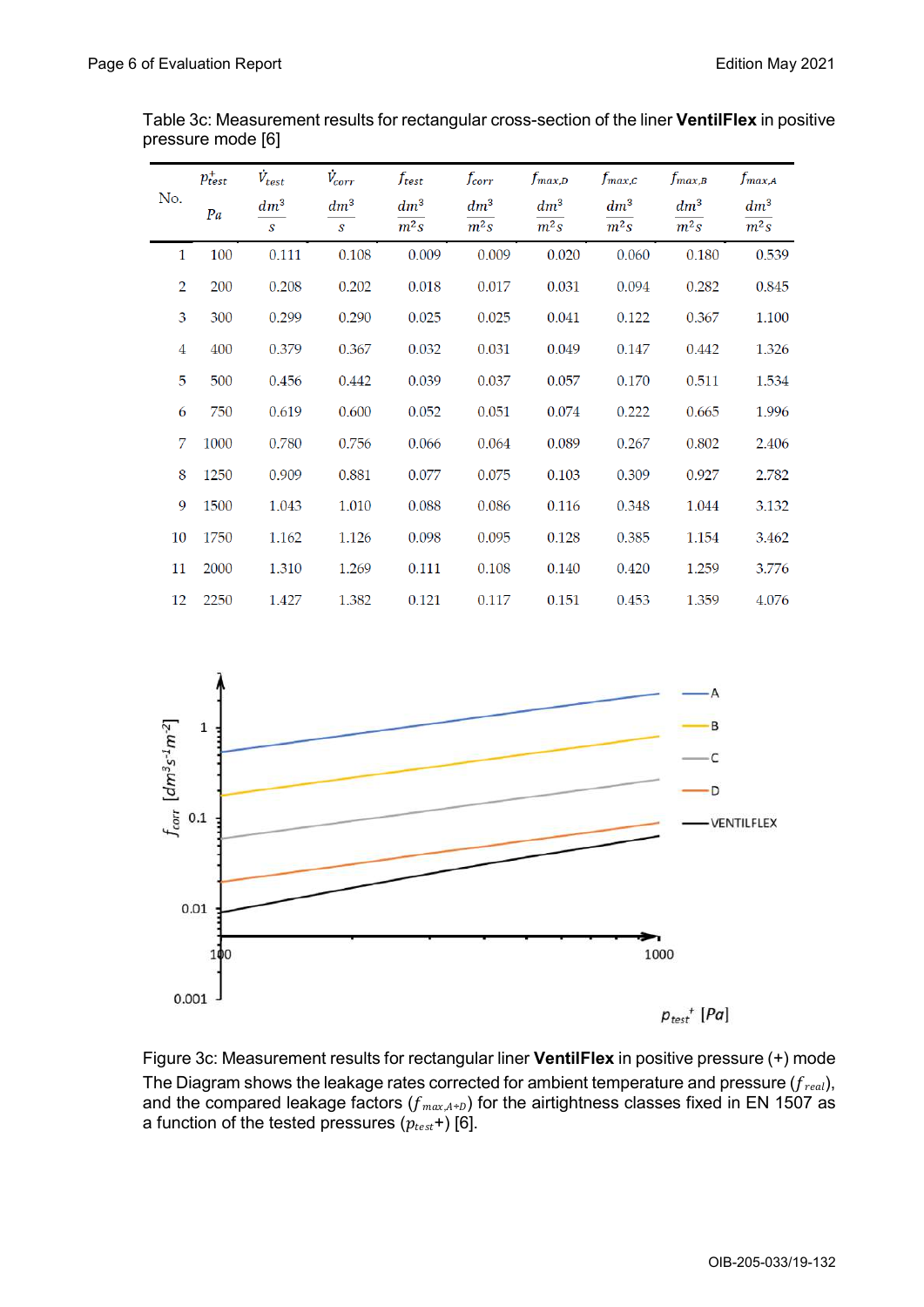|                | $p_{test}^-$ | $\dot{V}_{test}$       | $\dot{V}_{corr}$        | $f_{\mathit{test}}$ | $f_{corr}$       | $f_{max,D}$      | $f_{max,C}$      | $f_{max,B}$      | $f_{max,A}$                 |
|----------------|--------------|------------------------|-------------------------|---------------------|------------------|------------------|------------------|------------------|-----------------------------|
| No.            | Pa           | $dm^3$<br>$\mathbf{s}$ | $dm^3$<br>$\mathcal{S}$ | $dm^3$<br>$m^2s$    | $dm^3$<br>$m^2s$ | $dm^3$<br>$m^2s$ | $dm^3$<br>$m^2s$ | $dm^3$<br>$m^2s$ | $dm^3$<br>$\overline{m^2s}$ |
| 1              | 100          | 0.116                  | 0.112                   | 0.010               | 0.010            | 0.020            | 0.060            | 0.180            | 0.539                       |
| $\overline{2}$ | 200          | 0.213                  | 0.206                   | 0.018               | 0.017            | 0.031            | 0.094            | 0.282            | 0.845                       |
| 3              | 300          | 0.301                  | 0.292                   | 0.026               | 0.025            | 0.041            | 0.122            | 0.367            | 1.100                       |
| 4              | 400          | 0.406                  | 0.393                   | 0.034               | 0.033            | 0.049            | 0.147            | 0.442            | 1.326                       |
| 5              | 500          | 0.494                  | 0.479                   | 0.042               | 0.041            | 0.057            | 0.170            | 0.511            | 1.534                       |
| 6              | 650          | 0.604                  | 0.585                   | 0.051               | 0.050            | 0.067            | 0.202            | 0.606            | 1.819                       |
| 7              | 750          | 0.703                  | 0.681                   | 0.060               | 0.058            | 0.074            | 0.222            | 0.665            | 1.996                       |
| 8              | 1000         | 0.93                   | 0.901                   | 0.079               | 0.076            | 0.089            | 0.267            | 0.802            | 2.406                       |

Table 3d: Measurement results for rectangular cross-section of the liner **VentilFlex** in negative pressure mode [6]



Figure 3d: Measurement results for rectangular liner **VentilFlex** in negative pressure (-) mode The Diagram shows the leakage rates corrected for ambient temperature and pressure ( $f_{real}$ ), and the compared leakage factors ( $f_{max,A+D}$ ) for the airtightness classes fixed in EN 1507 as a function of the tested pressures  $(p_{test}+)$  [6].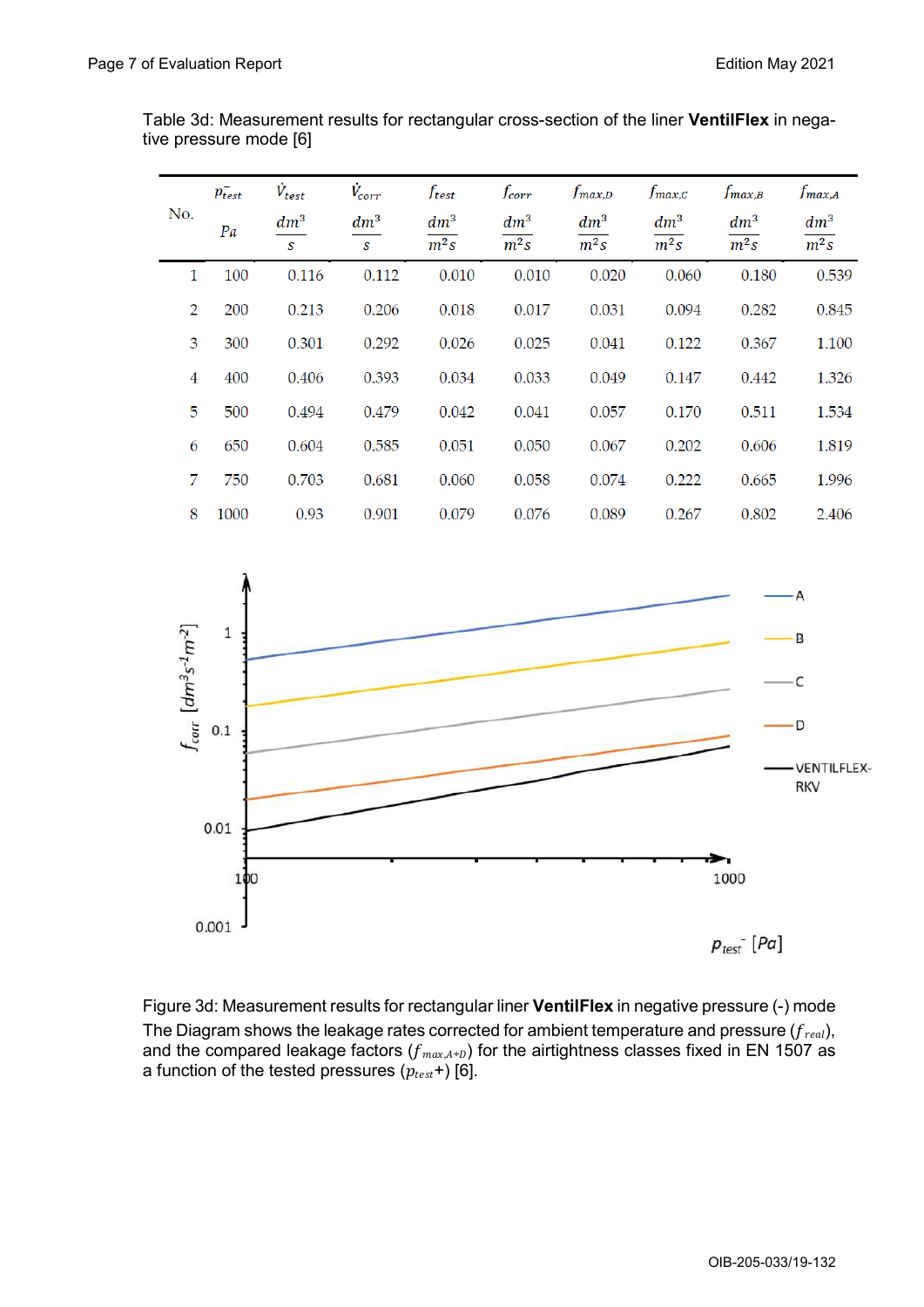|                    | $p_{test}^+$ | $\dot{V}_{\text{test}}$ | $\dot{V}_{corr}$ | ftest  | $f_{corr}$ | $f_{max,D}$ | $f_{max,C}$ | $f_{max,B}$ | $f_{max,A}$       |
|--------------------|--------------|-------------------------|------------------|--------|------------|-------------|-------------|-------------|-------------------|
| No.                | Pa           | $dm^3$                  | $dm^3$           | $dm^3$ | $dm^3$     | $dm^3$      | $dm^3$      | $dm^3$      | $dm^3$            |
|                    |              | S                       | S                | $m^2s$ | $m^2s$     | $m^2s$      | $m^2s$      | $m^2s$      | $\overline{m^2s}$ |
| $\mathbf{1}$       | 100          | 0.238                   | 0.232            | 0.019  | 0.019      | 0.020       | 0.060       | 0.180       | 0.539             |
| $\sqrt{2}$         | 200          | 0.388                   | 0.378            | 0.031  | 0.031      | 0.031       | 0.094       | 0.282       | 0.845             |
| $\mathfrak{Z}$     | 300          | 0.544                   | 0.530            | 0.044  | 0.043      | 0.041       | 0.122       | 0.367       | 1.100             |
| $\overline{4}$     | 400          | 0.680                   | 0.663            | 0.055  | 0.054      | 0.049       | 0.147       | 0.442       | 1.326             |
| 5                  | 500          | 0.843                   | 0.822            | 0.068  | 0.067      | 0.057       | 0.170       | 0.511       | 1.534             |
| 6                  | 700          | 1.124                   | 1.095            | 0.091  | 0.089      | 0.071       | 0.212       | 0.636       | 1.908             |
| $\overline{\bf 7}$ | 900          | 1.404                   | 1.368            | 0.114  | 0.111      | 0.083       | 0.250       | 0.749       | 2.247             |
| 8                  | 1100         | 1.649                   | 1.607            | 0.134  | 0.130      | 0.095       | 0.284       | 0.853       | 2.560             |
| 9                  | 1300         | 1.907                   | 1.859            | 0.154  | 0.150      | 0.106       | 0.317       | 0.951       | 2.854             |
| 10                 | 1500         | 2.121                   | 2.067            | 0.172  | 0.167      | 0.116       | 0.348       | 1.044       | 3.132             |
| 11                 | 1700         | 2.328                   | 2.269            | 0.188  | 0.184      | 0.126       | 0.377       | 1.132       | 3.397             |
| 12                 | 1900         | 2.542                   | 2.477            | 0.206  | 0.201      | 0.135       | 0.406       | 1.217       | 3.652             |
| 13                 | 2000         | 2.592                   | 2.526            | 0.210  | 0.205      | 0.140       | 0.420       | 1.259       | 3.776             |
| $14\,$             | 2100         | 2.725                   | 2.656            | 0.221  | 0.215      | 0.144       | 0.433       | 1.299       | 3.898             |

|                         | Table 3e: Measurement results for circular cross-section of the liner <b>VentilFlex-RKV</b> in pos- |
|-------------------------|-----------------------------------------------------------------------------------------------------|
| itive pressure mode [7] |                                                                                                     |



Figure 3e: Measurement results for circular liner **VentilFlex-RKV** in positive pressure (+) mode [7]

The Diagram shows the leakage rates corrected for ambient temperature and pressure  $(f_{real})$ , and the compared leakage factors ( $f_{max,A+D}$ ) for the airtightness classes fixed in EN 12237 as a function of the tested pressures  $(p_{test}+)$  [7].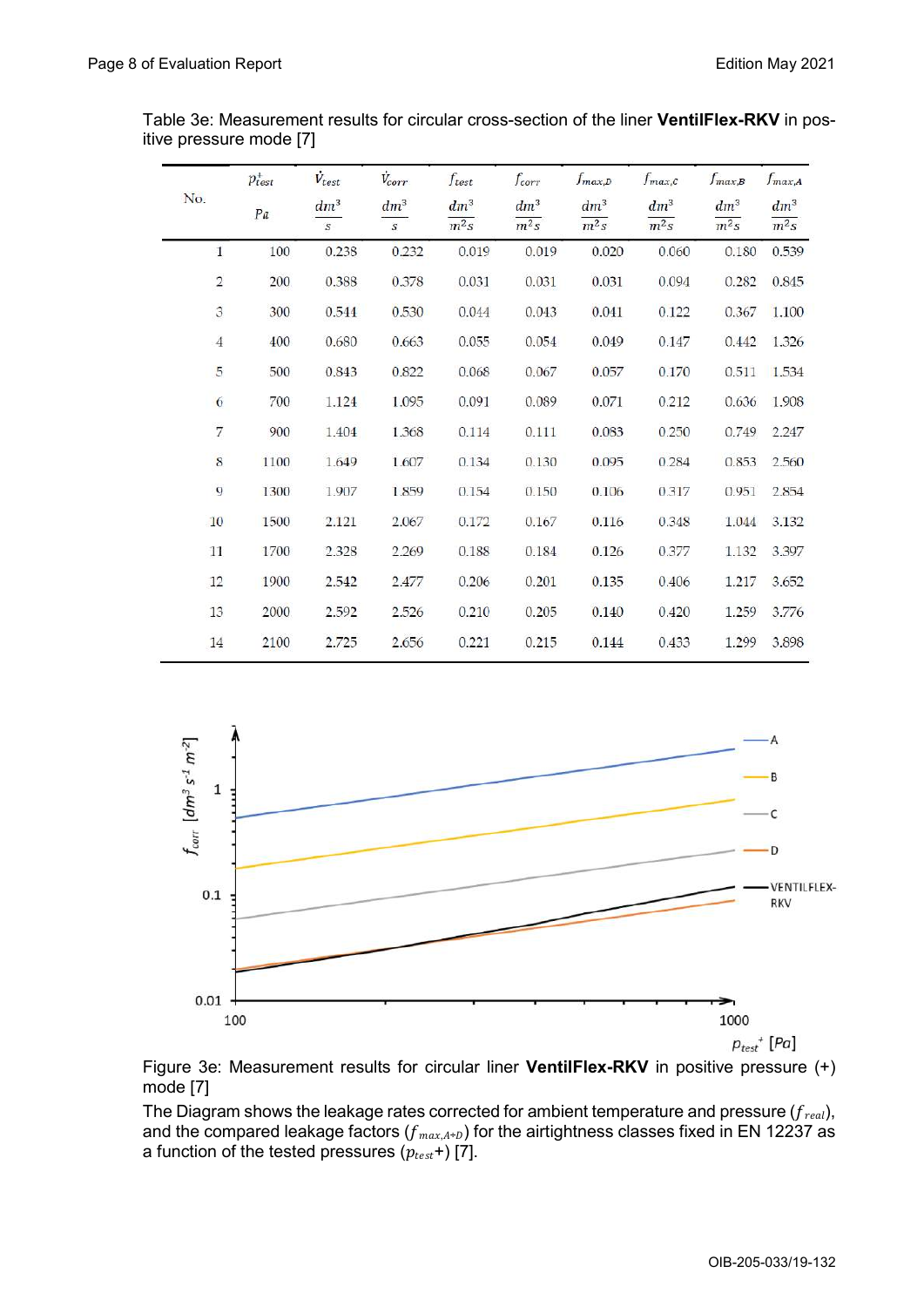|                | $p_{test}$ | $\dot{V}_{test}$ | $\dot{V}_{corr}$           | $f_{test}$       | fcorr            | $f_{max,D}$      | $f_{max,C}$      | $f_{max,B}$      | $f_{max,A}$      |
|----------------|------------|------------------|----------------------------|------------------|------------------|------------------|------------------|------------------|------------------|
| No.            | Pa         | $dm^3$<br>s      | $dm^3$<br>$\boldsymbol{S}$ | $dm^3$<br>$m^2s$ | $dm^3$<br>$m^2s$ | $dm^3$<br>$m^2s$ | $dm^3$<br>$m^2s$ | $dm^3$<br>$m^2s$ | $dm^3$<br>$m^2s$ |
| $\mathbf{1}$   | 100        | 0.217            | 0.212                      | 0.018            | 0.017            | 0.020            | 0.060            | 0.180            | 0.539            |
| $\mathbf 2$    | 200        | 0.376            | 0.366                      | 0.030            | 0.030            | 0.031            | 0.094            | 0.282            | 0.845            |
| 3              | 300        | 0.534            | 0.520                      | 0.043            | 0.042            | 0.041            | 0.122            | 0.367            | 1.100            |
| $\overline{4}$ | 400        | 0.671            | 0.654                      | 0.054            | 0.053            | 0.049            | 0.147            | 0.442            | 1.326            |
| 5              | 500        | 0.828            | 0.807                      | 0.067            | 0.065            | 0.057            | 0.170            | 0.511            | 1.534            |
| 6              | 650        | 1.005            | 0.979                      | 0.081            | 0.079            | 0.067            | 0.202            | 0.606            | 1.819            |
| 7              | 800        | 1.218            | 1.187                      | 0.099            | 0.096            | 0.077            | 0.231            | 0.694            | 2.081            |
| $\bf 8$        | 950        | 1.410            | 1.374                      | 0.114            | 0.111            | 0.086            | 0.259            | 0.776            | 2.327            |
| 9              | 1000       | 1.447            | 1.410                      | 0.117            | 0.114            | 0.089            | 0.267            | 0.802            | 2.406            |
| 10             | 1100       | 1.578            | 1.538                      | 0.128            | 0.125            | 0.095            | 0.284            | 0.853            | 2.560            |

Table 3f: Measurement results for circular cross-section of the liner **VentilFlex-RKV** in negative pressure mode [7]



Figure 3f: Measurement results for circular liner **VentilFlex-RKV** in negative pressure (-) mode

The Diagram shows the leakage rates corrected for ambient temperature and pressure ( $f_{\text{real}}$ ), and the compared leakage factors ( $f_{max,A+D}$ ) for the airtightness classes fixed in EN 12237 as a function of the tested pressures  $(p_{test}+)$  [7].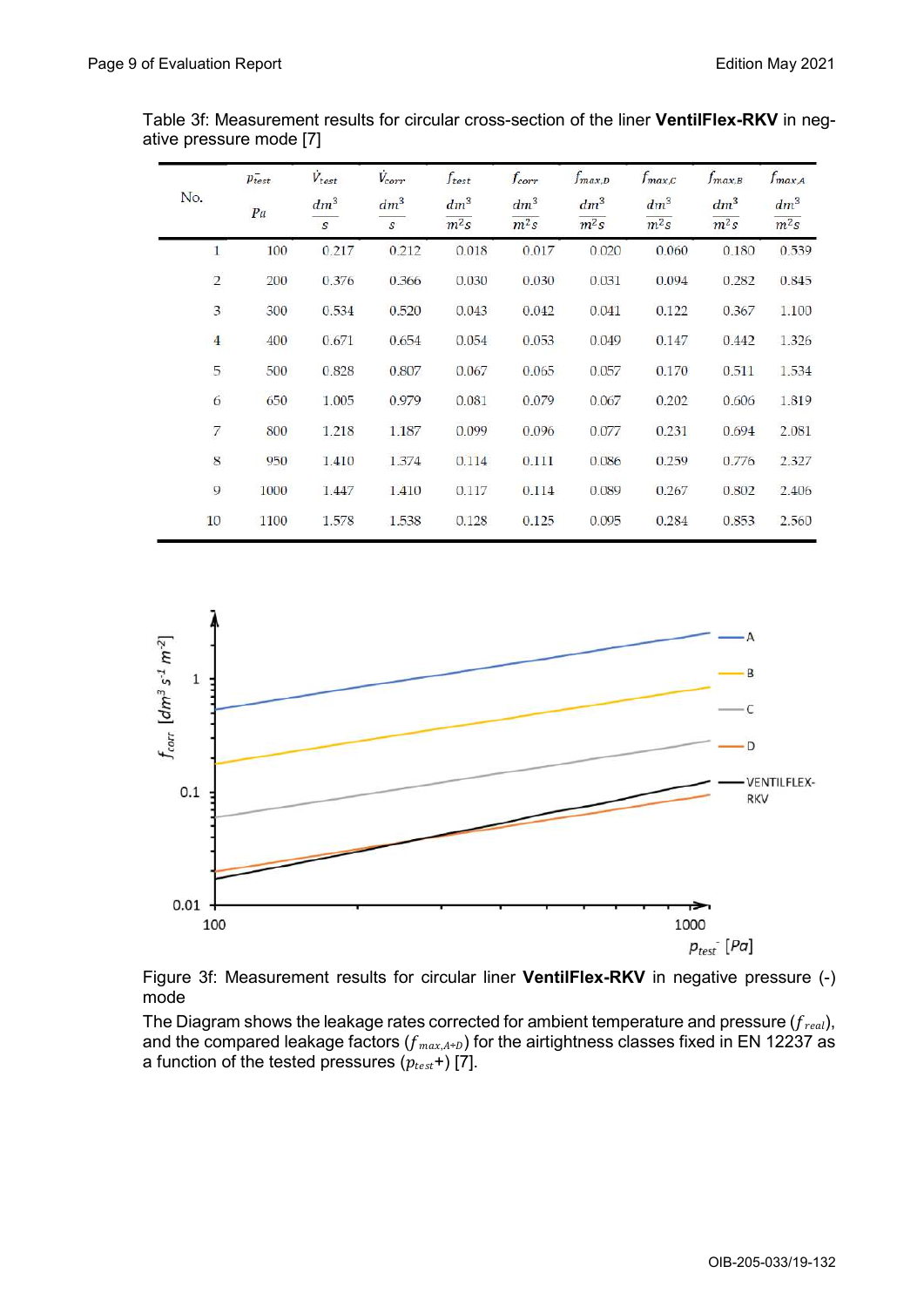|                         | $p_{test}^+$ | $\dot{V}_{test}$ | $\dot{V}_{corr}$ | $f_{\mathit{test}}$ | fcorr  | $f_{max,D}$ | $f_{max,C}$ | $f_{max,B}$ | $f_{max,A}$       |
|-------------------------|--------------|------------------|------------------|---------------------|--------|-------------|-------------|-------------|-------------------|
| No.                     | Pa           | $dm^3$           | $dm^3$           | $dm^3$              | $dm^3$ | $dm^3$      | $dm^3$      | $dm^3$      | $dm^3$            |
|                         |              | $\mathcal{S}$    | S                | $m^2s$              | $m^2s$ | $m^2s$      | $m^2s$      | $m^2s$      | $\overline{m^2s}$ |
| 1                       | 100          | 0.119            | 0.115            | 0.010               | 0.010  | 0.020       | 0.060       | 0.180       | 0.539             |
| $\overline{2}$          | 200          | 0.215            | 0.208            | 0.018               | 0.018  | 0.031       | 0.094       | 0.282       | 0.845             |
| 3                       | 300          | 0.305            | 0.295            | 0.026               | 0.025  | 0.041       | 0.122       | 0.367       | 1.100             |
| $\overline{\mathbf{4}}$ | 400          | 0.398            | 0.384            | 0.034               | 0.033  | 0.049       | 0.147       | 0.442       | 1.326             |
| 5                       | 500          | 0.474            | 0.458            | 0.040               | 0.039  | 0.057       | 0.170       | 0.511       | 1.534             |
| 6                       | 750          | 0.669            | 0.646            | 0.057               | 0.055  | 0.074       | 0.222       | 0.665       | 1.996             |
| 7                       | 1000         | 0.859            | 0.830            | 0.073               | 0.070  | 0.089       | 0.267       | 0.802       | 2.406             |
| 8                       | 1250         | 1.045            | 1.009            | 0.089               | 0.086  | 0.103       | 0.309       | 0.927       | 2.782             |
| 9                       | 1500         | 1.258            | 1.215            | 0.107               | 0.103  | 0.116       | 0.348       | 1.044       | 3.132             |
| 10                      | 1750         | 1.434            | 1.385            | 0.122               | 0.117  | 0.128       | 0.385       | 1.154       | 3.462             |
| 11                      | 2000         | 1.607            | 1.552            | 0.136               | 0.132  | 0.140       | 0.420       | 1.259       | 3.776             |
| 12                      | 2250         | 1.772            | 1.711            | 0.150               | 0.145  | 0.151       | 0.453       | 1.359       | 4.076             |

Table 3g: Measurement results for rectangular cross-section of the liner **VentilFlex-RKV** in positive pressure mode [7]



Figure 3g: Measurement results for rectangular liner **VentilFlex-RKV** in positive pressure (+) mode

The Diagram shows the leakage rates corrected for ambient temperature and pressure  $(f_{\text{real}})$ , and the compared leakage factors ( $f_{max,A+D}$ ) for the airtightness classes fixed in EN 1507 as a function of the tested pressures  $(p_{test}+)$  [7].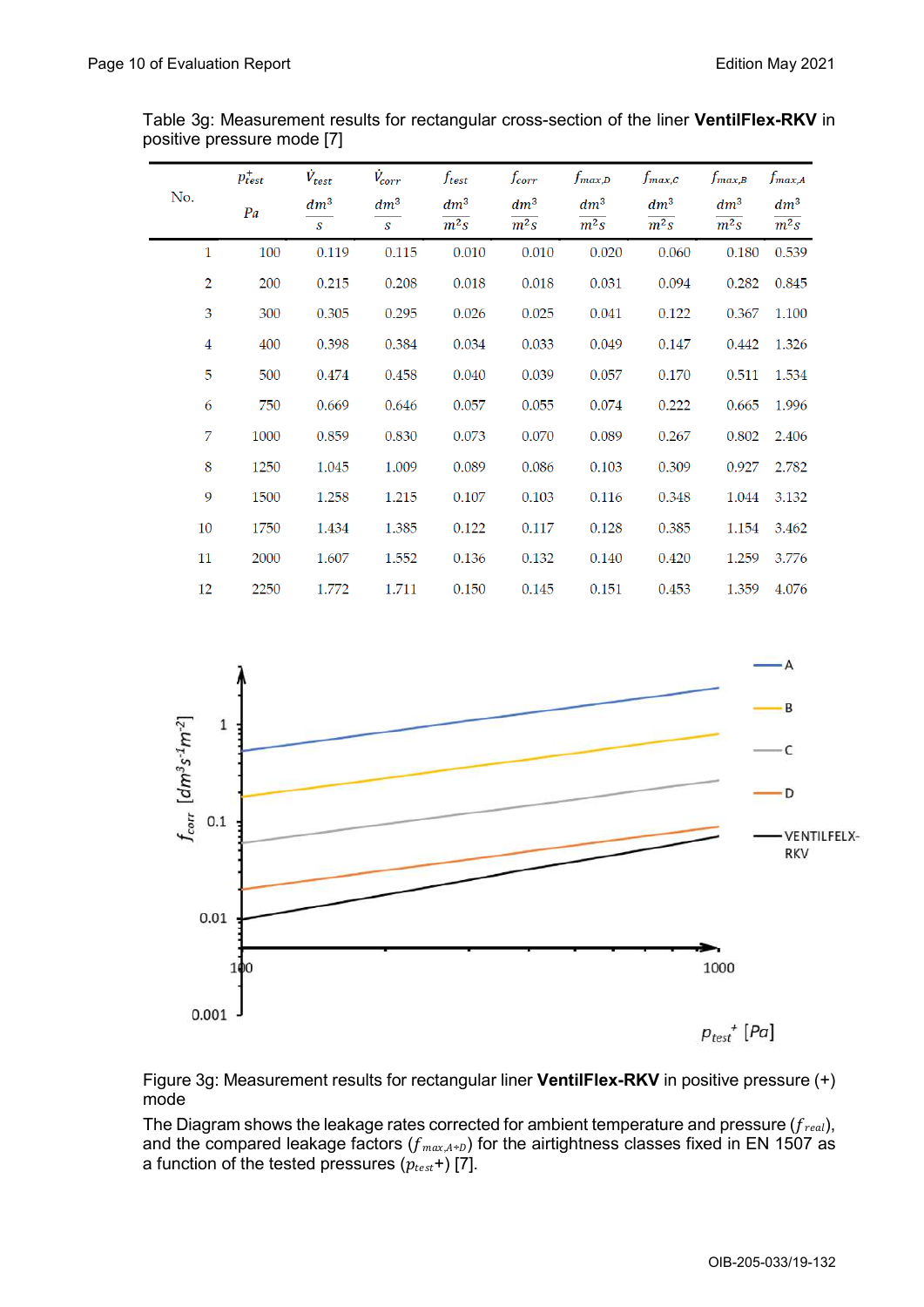| No.                         | $p_{test}^-$ | $\dot{V}_{test}$<br>$dm^3$ | $\dot{V}_{corr}$<br>$dm^3$ | $f_{\mathit{test}}$<br>$dm^3$ | $f_{corr}$<br>$dm^3$ | $f_{max,D}$<br>$dm^3$ | $f_{max,C}$<br>$dm^3$ | $f_{max,B}$<br>$dm^3$ | $f_{max,A}$<br>$dm^3$ |
|-----------------------------|--------------|----------------------------|----------------------------|-------------------------------|----------------------|-----------------------|-----------------------|-----------------------|-----------------------|
|                             | Pa           | $\mathcal{S}$              | $\mathcal{S}$              | $\overline{m^2s}$             | $\overline{m^2s}$    | $\overline{m^2s}$     | $\overline{m^2s}$     | $\overline{m^2s}$     | $m^2s$                |
| $\mathbf{1}$                | 100          | 0.117                      | 0.113                      | 0.010                         | 0.010                | 0.020                 | 0.060                 | 0.180                 | 0.539                 |
| $\overline{2}$              | 200          | 0.213                      | 0.206                      | 0.018                         | 0.017                | 0.031                 | 0.094                 | 0.282                 | 0.845                 |
| 3                           | 300          | 0.302                      | 0.292                      | 0.026                         | 0.025                | 0.041                 | 0.122                 | 0.367                 | 1.100                 |
| $\overline{4}$              | 400          | 0.379                      | 0.366                      | 0.032                         | 0.031                | 0.049                 | 0.147                 | 0.442                 | 1.326                 |
| 5                           | 500          | 0.475                      | 0.459                      | 0.040                         | 0.039                | 0.057                 | 0.170                 | 0.511                 | 1.534                 |
| 6                           | 650          | 0.586                      | 0.566                      | 0.050                         | 0.048                | 0.067                 | 0.202                 | 0.606                 | 1.819                 |
| 7                           | 750          | 0.652                      | 0.630                      | 0.055                         | 0.053                | 0.074                 | 0.222                 | 0.665                 | 1.996                 |
| $\,8\,$                     | 1000         | 0.853                      | 0.824                      | 0.072                         | 0.070                | 0.089                 | 0.267                 | 0.802                 | 2.406                 |
|                             |              |                            |                            |                               |                      |                       |                       |                       |                       |
|                             |              |                            |                            |                               |                      |                       |                       |                       |                       |
|                             | $1\,$        |                            |                            |                               |                      |                       |                       |                       | В                     |
|                             |              |                            |                            |                               |                      |                       |                       |                       |                       |
| $f_{corr}$ [ $dm^3s^1m^2$ ] | $0.1\,$      |                            |                            |                               |                      |                       |                       |                       | D                     |

Table 3h: Measurement results for rectangular cross-section of the liner **VentilFlex-RKV** in negative pressure mode [7]



Figure 3h: Measurement results for rectangular liner **VentilFlex-RKV** in negative pressure (-) mode

The Diagram shows the leakage rates corrected for ambient temperature and pressure  $(f_{real})$ , and the compared leakage factors ( $f_{max,A+D}$ ) for the airtightness classes fixed in EN 1507 as a function of the tested pressures  $(p_{test}+)$  [7].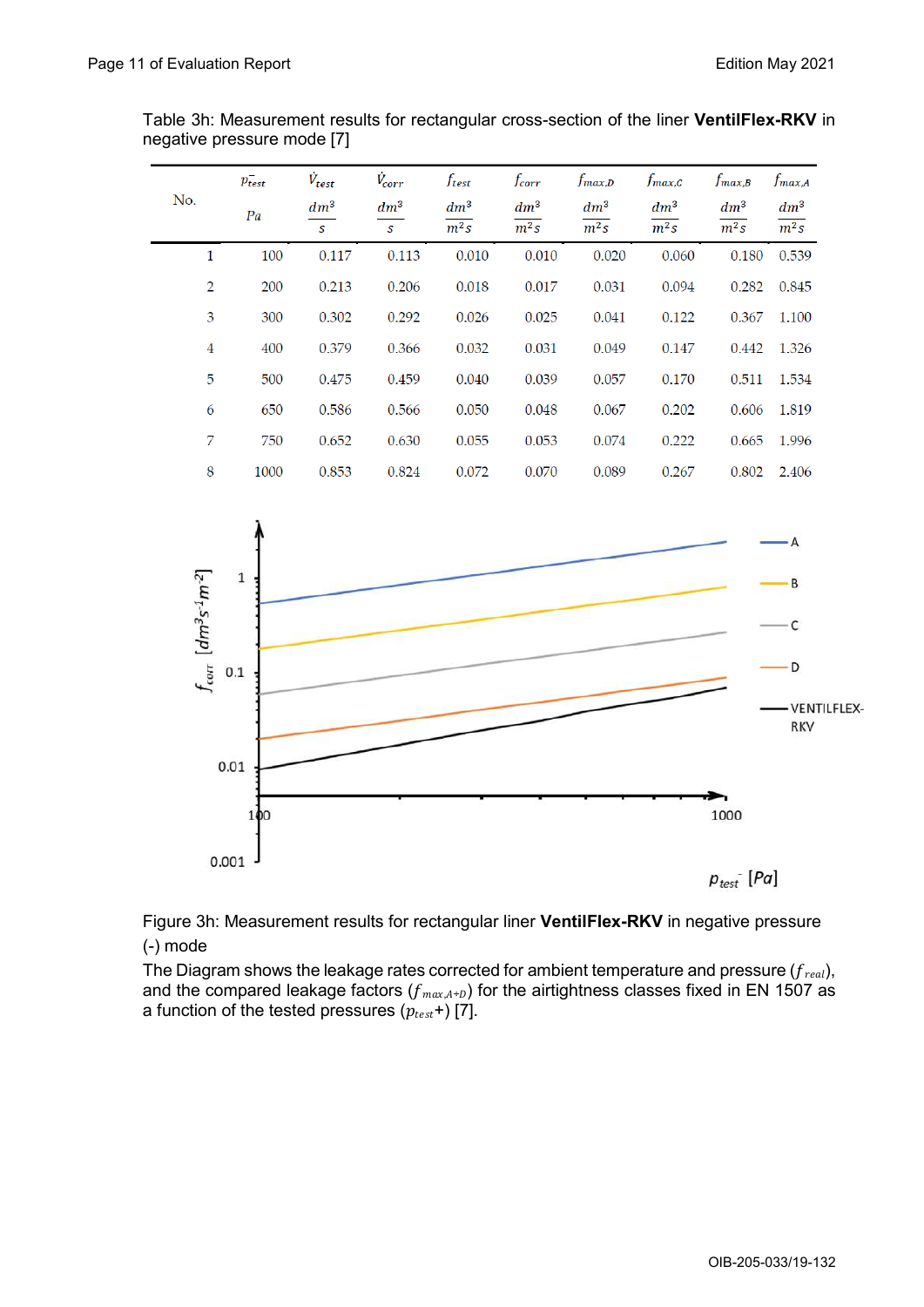# Conclusion

The assessed air leakage rates [m $^3$  s<sup>-1</sup>m<sup>-2</sup>] are stated in Annex A 3 of the ETA [6.1; 7.1]. This requirement is met.

# 3.1.3 Flow resistance

**Requirement** See EAD [1], Table 1 and Clause 2.2.3.

# Assessment

Flow resistance of the liner **VentilFlex, VentilFlex-RKV** for vertical installation were assessed according to EN 13216-1 and are stated according to test report [8; 9]. In the assessment, the geometry of the liner **VentilFlex, VentilFlex-RKV** with circular and rectangular cross-section were considered.

For **VentilFlex** at vertical installation with circular cross section a mean roughness "r",  $r = 0.0002$  m and  $\zeta$ -value = 0.43 is assessed [8]. For **VentilFlex** at vertical installation with rectangular cross section a mean roughness "r",  $r = 0.0004$  m and  $\zeta$ -value = 0.59 is assessed [8]. These values are given in the ETA, Clause 3.1, Table 3.1.

For **VentilFlex-RKV** at vertical installation with circular cross section a mean roughness "r",  $r = 0.0003$  m and  $\zeta$ -value = 0.87 is assessed [9]. For **VentilFlex-RKV** at vertical installation with rectangular cross section a mean roughness "r",  $r = 0,0016$  m and  $\zeta$ -value = 0,86 is assessed [9]. These values are given in the ETA, Clause 3.1, Table 3.2.

For the inclined section and for the bow no performance has been assessed as no test reports were made available.

# Conclusion This requirement is met.

3.1.4 Microbiological growth

Requirement See EAD [1], Table 1 and Clause 2.2.4.

Assessment and conclusion No performance assessed.

3.1.5 Ring stiffness

Requirement See EAD [1], Table 1 and Clause 2.2.5.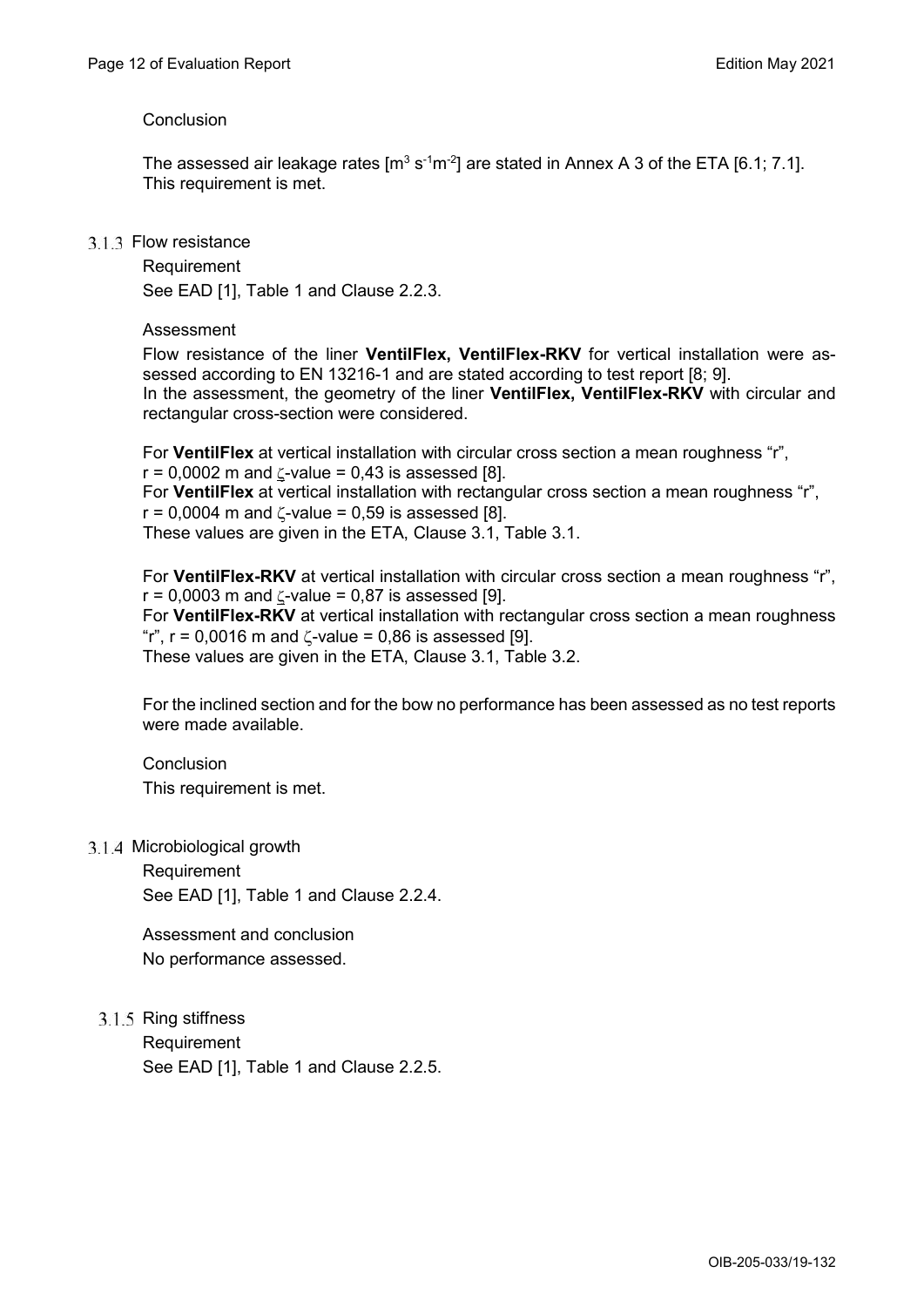# Assessment

This requirement applies only for liner with circular cross-section, see also EAD [1], Clause 2.2.5. In the case of circular cross-section the assessment of ring stiffness was tested according to EN 1228, Method A. The calculated ring stiffness mean value measured at three different points of a given specimen gave the relative initial ring stiffness  $S<sub>o</sub>$  of the whole of the specimen. The values measured on the 80, 100, 150, 200 and 325 diameter specimen are given in test reports [11; 12].

Note: As the issue is mostly of relevance for the inclined sections of the liner, which is limited by diameters up to 325 mm (see Table in Clause 1 of the ETA), applying the NPA option for diameters > 325 mm for the vertical liner was considered by the manufacturer not as potential limitation in the use of that products.

# **Conclusion**

The resulting ring stiffness of a whole line  $S_0$  is calculated and expressed in test reports [11; 12] and given Annex A 4 in the ETA. The requirement is met.

3.1.6 Compound of the layered hardened liner Requirement

See EAD [1], Table 1 and Clause 2.2.6.

# Assessment

The compound of the layered hardened liner is defined by its resistance against delamination.

By means of the measurement and establishing a related tolerance, used for production, the assessed performance enables the continuous proof that the selected material has reached the conforming "B" state expressed in the reports [13, 14], which is foldable and appropriate for hardening. It also further ensures that the selected material has the appropriate interlayer hardness upon crosslinking. The establishing of related tolerances in relation to the achieved performance of the resistance against delamination is done in the control plan (see also Clause 5 in the ETA).

The average resulting tensile strength [MPa] according to test reports [13, 14] is stated in Clause 3.1, Table 2 and Table 3 respectively, in the ETA.

The composition of the layered hardened liner is defined by means of the raw materials, deposited with the technical documentation of the manufacturer. Declaration report [15].

**Conclusion** The requirement is met.

3.1.7 Maximum height (including non-vertical installation)

Requirement See EAD [1], Table 1 and Clause 2.2.7.

#### Assessment

The maximum height of the liner **VentilFlex, VentilFlex-RKV** are assessed for the self-supporting liner without opening sections according to EAD [1], Table 1 and Clause 2.2.7, for the diameters: 80 mm, 100 mm, 150 mm, 200 mm, 325 mm according to test reports [16, 17] and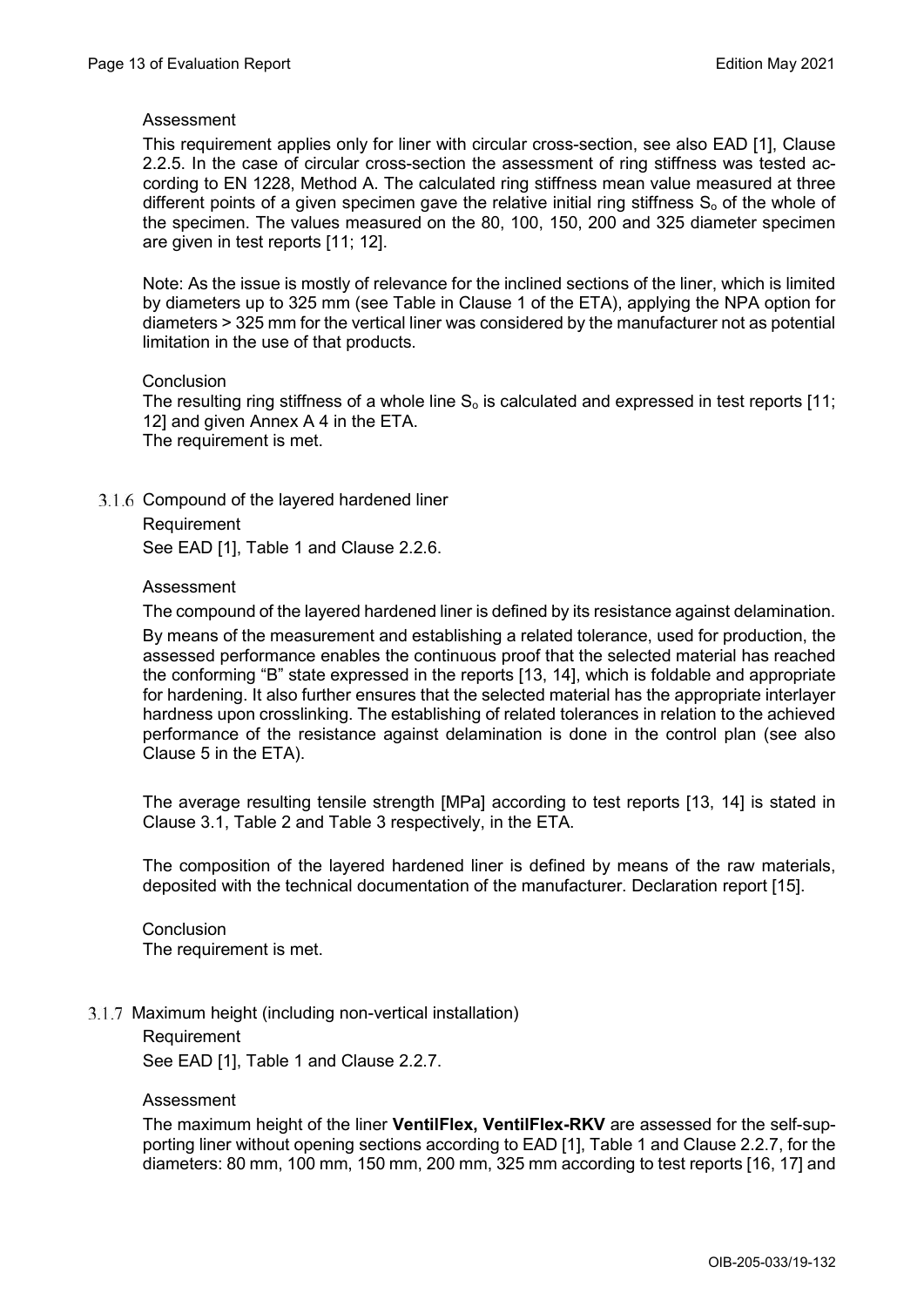for diameter 800 mm according to test report [16.1]. Summarizing both test reports and related diameters covered by means of them, all conditions regarding the overall assessment for all related diameters are fulfilled. The related test results are given in test reports [16, 17]*.*

# **Conclusion**

- Total height of circular/ rectangular liner **VentilFlex** in case of straight installation to be stated in the  $ETA^{(1)}$ : 100 m
- Height of circular liner **VentilFlex** above the inclined section in case of non-vertical in: No performance assessed.

 $<sup>1</sup>$  Limited by the production conditions (in comparison to theoretical value > 100 m according to</sup> test reports [16]

- Total height of circular/ rectangular liner **VentilFlex-RKV** in case of straight installation to be stated in the  $ETA^{1}$ : 100 m
- Height of circular liner **VentilFlex-RKV** above the inclined section in case of non-vertical installation: No performance assessed.

 $<sup>1</sup>$  Limited by the production conditions (in comparison to theoretical value > 100 m according to</sup> test reports [17]

The results are stated in the ETA, Clause 3.1, Table 2 and Table 3.

#### $3.2$ **Overall conclusion**

Assessment has been conducted and assessed in accordance with the EAD [1] in consideration of the aspects stated in this Evaluation Report. The assessment shows that **VentilFlex, VentilFlex-RKV** meet all relevant requirements for the intended use.

# **4 Assessment and verification of constancy of performance (hereinafter AVCP) system applied, with reference to its legal base**

See ETA, Clause 4.

Regarding the applicable AVCP System 1-3-4 with regard to reaction to fire Decision (2015/1936/EC (EU)), the relevance of System 3 is stated in classification reports [3, 4] for both products.

# **Documentation**

Documents available to the body responsible for the evaluation of constancy of performance (AVCP) include:

- The FTA
- Basic manufacturing process [18,19]
- Product and materials specifications
- Control plan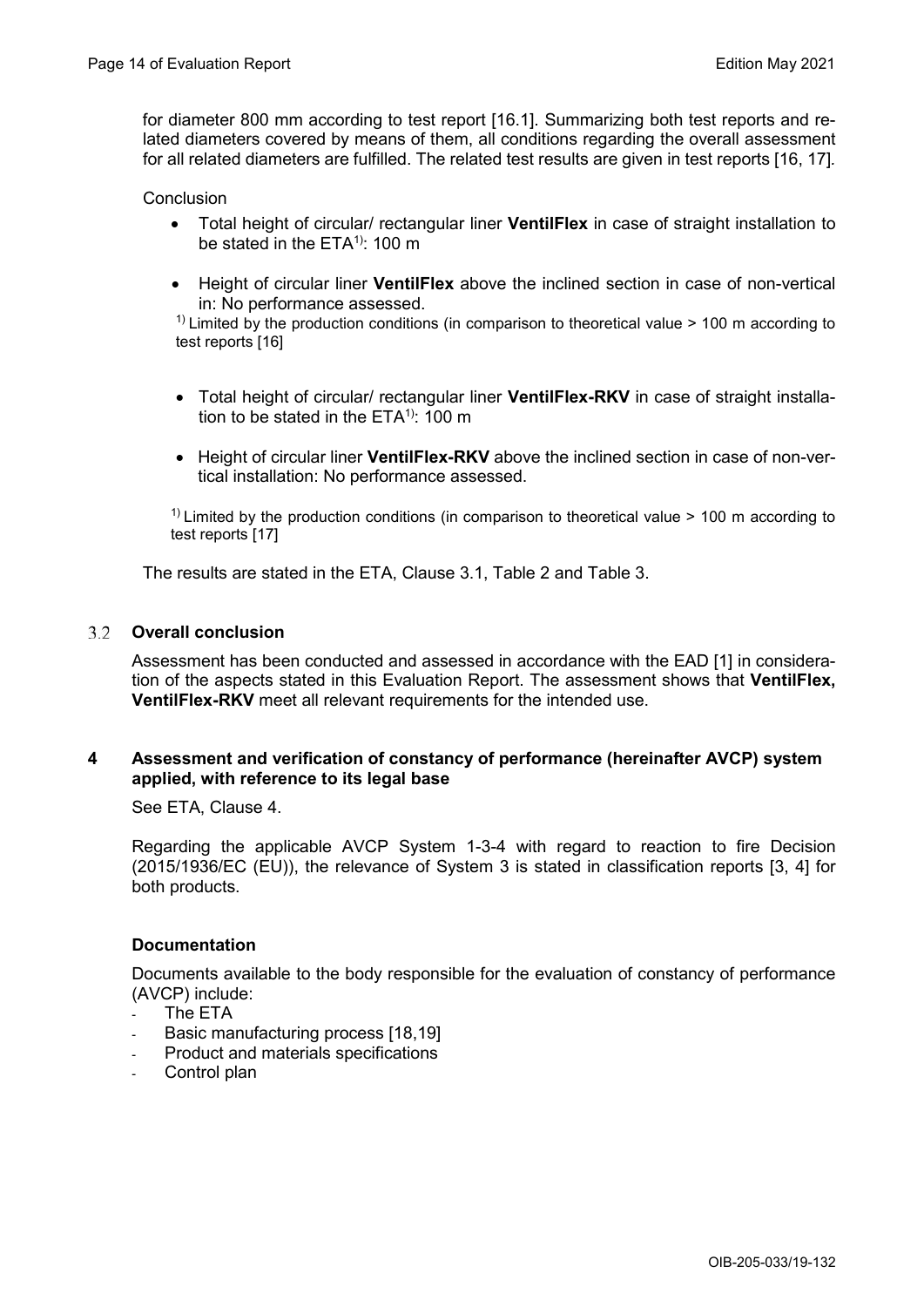# **5 Reference documents**

- [1] EAD 360032-00-0803 Liner, made of glass fibres, mineral and organic substances, used for relining of ducts for ventilation purposes; Edition February 2020
- [2a] Test report: Change of cross-section of VentilFlex and VentilFlex-RKV liners in 45°inclination; Kompozitor Kft., Hungary 2220 Vecsés, Széchenyi u. 60, 5<sup>th</sup> October 2020.
- [2b] Declaration of the manufacturer on product identity of VentilFlex and Furanflex, Kompozitor Müanyagipari Fejlesztö Kft, Széchenyi utca Hungary 60; H-2220 Vecsés.
- [2d] Declaration of the manufacturer on product identity of VentilFlex-RKV and Furanflex-RWV, Kompozitor Müanyagipari Fejlesztö Kft, Széchenyi utca Hungary 60; H-2220 Vecsés, dated 13.10.2020
- [2e] ABRASION RESISTANCE OF VENTILFLEX® FLEXIBLE COMPOSITE VENTILATION LINER; Kompozitor Kft., Hungary 2220 Vecsés, Széchenyi u. 60, 5<sup>th</sup> November 2020
- [2f] ABRASION RESISTANCE OF VENTILFLEX RKV® FLEXIBLE COMPOSITE VENTILA-TION LINER; Kompozitor Kft., Hungary 2220 Vecsés, Széchenyi u. 60, 5<sup>th</sup> November 2020
- [2g] Cleaning instructions of VentilFlex and VentilFlex-RKV by the manufacturer, Kompozitor Müanyagipari Fejlesztö Kft, Széchenyi utca Hungary 60; H-2220 Vecsés, dated 13.10.2020
- [3] CLASSIFICATION REPORT acc. EN 13501-1:2019 for VentilFlex, EMI Nonprofit Kft. Fire Testing laboratory, 2000 Szentendre, Dozsa György ut 26; Dated, 06. November 2020
- [4] CLASSIFICATION REPORT acc. EN 13501-1:2019 for VentilFlex-RKV, EMI Nonprofit Kft. Fire Testing laboratory, 2000 Szentendre, Dozsa György ut 26; Dated, 2020.10.12.
- [4.1] Standard MSZ EN 13501-1, in ungarischer Sprache ident mit EN 13501-1:2018
- [5] Commission Delegated Regulation (EU) 2016/364 of 1 July 2015 on the classification of the reaction to fire performance of construction products pursuant to Regulation (EU) No 305/2011 of the European Parliament and of the Council.
- [6] Expert report: Determination of leakage characteristics of VENTILFLEX ductworks, 27 May 2020; Budapest University of Technology and Economics Department of Building and Services and Process Engineering
- [6.1] Table VentilFlex Air tightness results (see ETA Annex 4)
- [7] Expert report: Determination of leakage characteristics of VENTILFLEX-RKV ductworks, 27 May 2020; Budapest University of Technology and Economics Department of Building and Services and Process Engineering
- [7.1] Table VentilFlex RKV Air tightness results (see ETA Annex 4)
- [8] Expert report: Determination of the inner mean surface roughness of VENTILFLEX ventilation liner pipe, 27 May 2020; Budapest University of Technology and Economics Department of Building and Services and Process Engineering
- [9] Expert report: Determination of the inner mean surface roughness of VENTILFLEX-RKV ventilation liner pipe, 27 May 2020; Budapest University of Technology and Economics Department of Building and Services and Process Engineering
- [11] RING STIFFNESS TEST of VENTILFLEX liner tubes with various diameters; Kompozitor Kft., Vecsés 5<sup>th</sup> October 2020
- [12] RING STIFFNESS TEST of VENTILFLEX RKV liner tubes with various diameters; Kompozitor Kft., Vecsés 5<sup>th</sup> October 2020
- [13] Interlayer adhesion inspection of VENTILFLEX pre-preg raw materials (Minutes of Inspection); Kompozitor Kft., Vecsés, 30<sup>th</sup> September 2019
- [14] Interlayer adhesion inspection of VENTILFLEX-RKV pre-preg raw materials (Minutes of Inspection); Kompozitor Kft., Vecsés, 25<sup>th</sup> October 2019